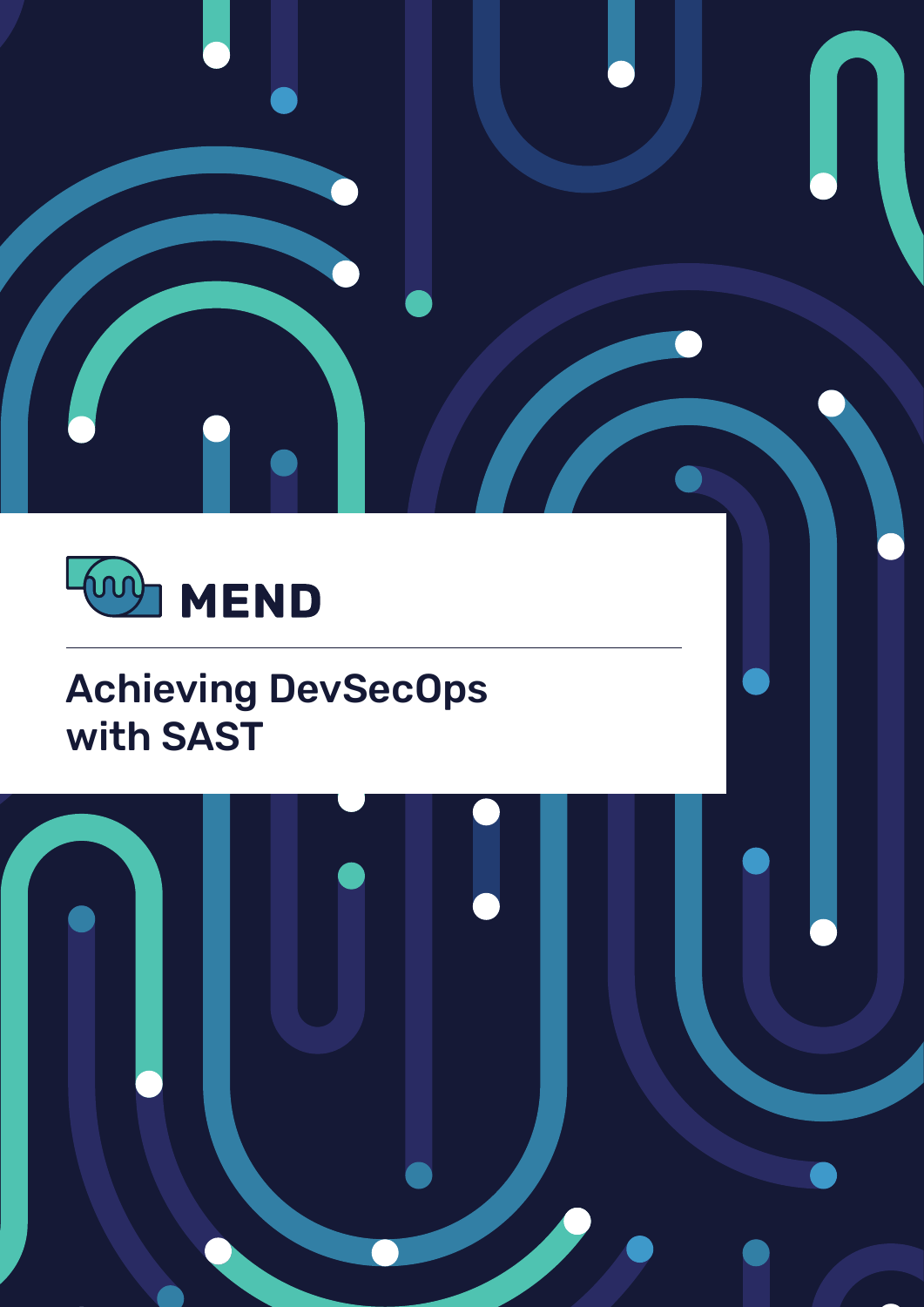# Introduction

Secure software is a foundational requirement of any modern organization. Eclectic developers growing as one team mean that security engineers need to work with the business team to enforce security testing for the entire application portfolio. Without security testing, some organizations are still either releasing code to production containing known vulnerabilities or waiting until they are ready to deploy to address security issues. Years ago, organizations found this an acceptable risk. But that is no longer the case. Organizations need a way to embed static application security testing (SAST) into their dev pipelines as seamlessly as possible, allowing their developers to test their code more frequently and more accurately than before.

In particular, SAST integration and automation into existing dev tooling is imperative since it improves application security and reduces testing delays. In modern application development, it's crucial to remove anything slowing or stopping development teams from meeting their deadlines. This requires SAST tools that build into the developer experience and enable them to create secure applications with the tools they are already familiar with.

In this paper, we will explore how to create a remarkably seamless developer experience in static application security testing by integrating security tools in the developers' native environment.

 *typically ,inspections gating time-one ,heavyweight on rely approaches security application Traditional" performed late in testing, taking days (if not weeks) and requiring security professionals to perform them. This won't scale for DevSecOps. DevOps emphasizes continuous feedback throughout the process and improved automation. Security needs to adopt and support a mindset where security starts at the very* beginning of service creation and throughout the DevOps processes, and is continuous, automated and *improves with each subsequent iteration."* 

Source: Gartner "Integrating Security Into the DevSecOps Toolchain" Refreshed 4 March 2021, Published 15 November 2019 - ID G00377293 - Mark Horvath, Neil MacDonald

### **Ease of Setup**

Building a developer-centric experience starts at the very beginning- the setup and prerequisites of the scanning tool. Tools that are easy to set up will enjoy far greater usage across a wide range of developers. This generates a better return on investment for your expensive and important security tool.

Traditional SAST tools require many steps for custom configurations to get scans operational. For example, a typical SAST tool might need to be configured for specific languages like Python or Java. These kinds of configurations take time and effort, which leaves the developer less interested in using the tool.

Mend SAST does not need to be configured in advance. The tool is equipped with auto language recognition and only requires access to the source code that you wish to be scanned. This dramatically reduces the time spent on set up. The time to set up from start to running your first scan can be as short as 3 minutes. Developers appreciate the lack of need to configure.

#### **Ease of Pipeline Integration**

Pipeline integration is a key component of a seamless developer experience. SAST solutions need to integrate into a developer's existing toolset in order to increase developer adoption. Integrations with popular build systems, such as Jenkins, Bamboo, or Azure DevOps, can serve this purpose. Providing these seamless integrations will increase developer efficiency because they will not be forced out of their day-to-day workflows to run an application security test.

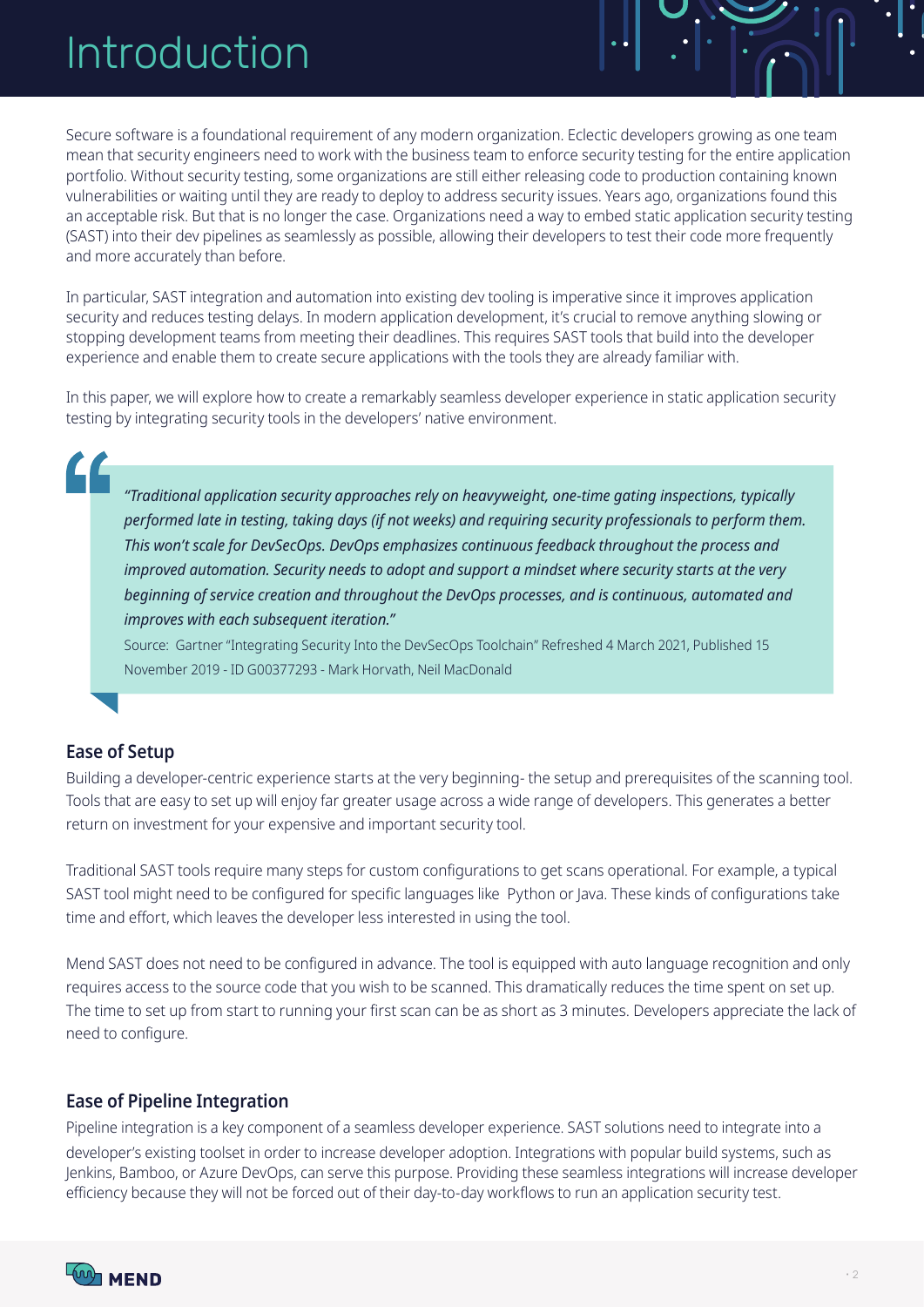Traditional application security testing is not integrated into a developer's existing toolset. Previously, security was a step at the end of the development lifecycle where a security professional runs tests to identify vulnerabilities, assesses each vulnerability for false positives, prioritizes them by risk, and triages for remediation. With security acting as a gate for code deployment, it's sometimes perceived as a roadblock to innovation by developers and engineers. The intent is to test all of the code but often the volume of code is too high, the tests take a long time to run, and there's a shortage of security analysts to triage, prioritize, and validate results. Because the effort is siloed from the development workflow, it may be some time before the developer learns of the needed remediation. By then, they have moved on to another project and must take some time to re-engage. This separation and delay creates friction in the software development life cycle.

Mend SAST can work with any build system because it utilizes a lightweight command line interface (CLI). The code is being scanned locally that is triggered by the command line, which means the source code does not get potentially compromised from uploading it into the cloud. Scans can be done before an application is built, which frees up your pipeline to operate without adding another tool that could accidentally break the build or deplete more resources. There is no need to install anything other than the executor on the scanning machine itself, resulting in little overhead costs and up to 10x faster scanning speeds.



#### **Ease of Repository Integration**

Repository integration is as important as pipeline integration in providing a seamless developer experience. In selecting a SAST tool, an important criteria should be ease of integration with the repository, one of the main tools in a developer's toolkit; otherwise day-to-day workflows are disrupted from toggling in and out of disparate tools.

Traditional application security testing did not need to operate within native development environments because the security tests were run by a security professional at the end of the software development lifecycle. Traditional application security approaches were cumbersome and rigorous, providing a technical report that developers had to go back to fix, outside of the developer's original context.

Mend SAST scans in the repository natively. By scanning in the repository, developers receive feedback in their native development environment at the exact moment they are asking for information and before they have moved on to new coding tasks. By giving instant feedback when a pull request is made, developers are given the ability to fix any security issues before they are merged. Furthermore, by giving results within the repository, you avoid the context switching of